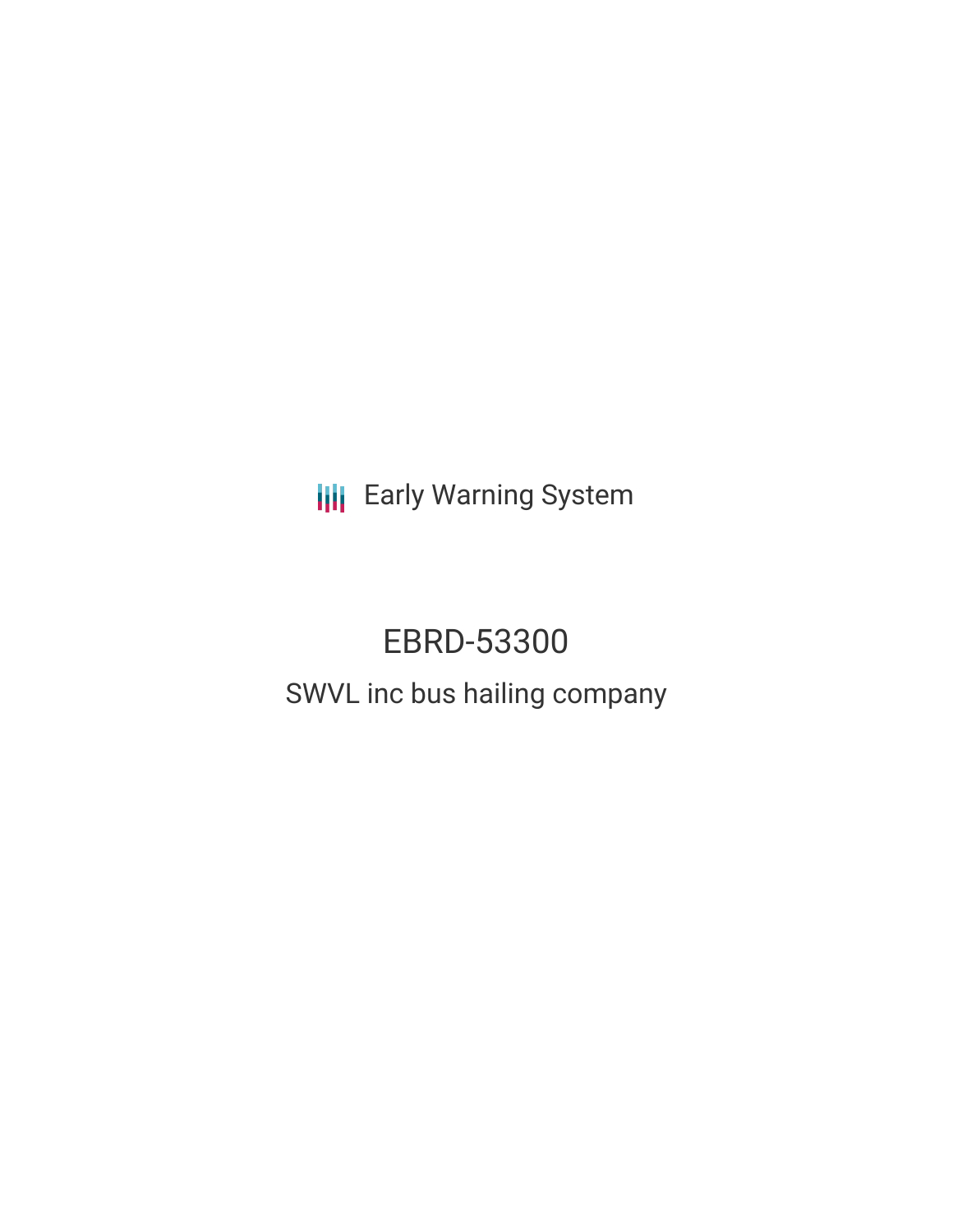

## **Quick Facts**

| <b>Countries</b>               | Egypt                                                   |  |  |  |  |
|--------------------------------|---------------------------------------------------------|--|--|--|--|
| <b>Financial Institutions</b>  | European Bank for Reconstruction and Development (EBRD) |  |  |  |  |
| <b>Status</b>                  | Approved                                                |  |  |  |  |
| <b>Bank Risk Rating</b>        | B                                                       |  |  |  |  |
| <b>Voting Date</b>             | 2021-12-08                                              |  |  |  |  |
| <b>Borrower</b>                | Pivotal Holdings Corp                                   |  |  |  |  |
| <b>Sectors</b>                 | Industry and Trade                                      |  |  |  |  |
| <b>Investment Type(s)</b>      | Equity                                                  |  |  |  |  |
| <b>Investment Amount (USD)</b> | \$10.00 million                                         |  |  |  |  |
| <b>Project Cost (USD)</b>      | \$1,466,00 million                                      |  |  |  |  |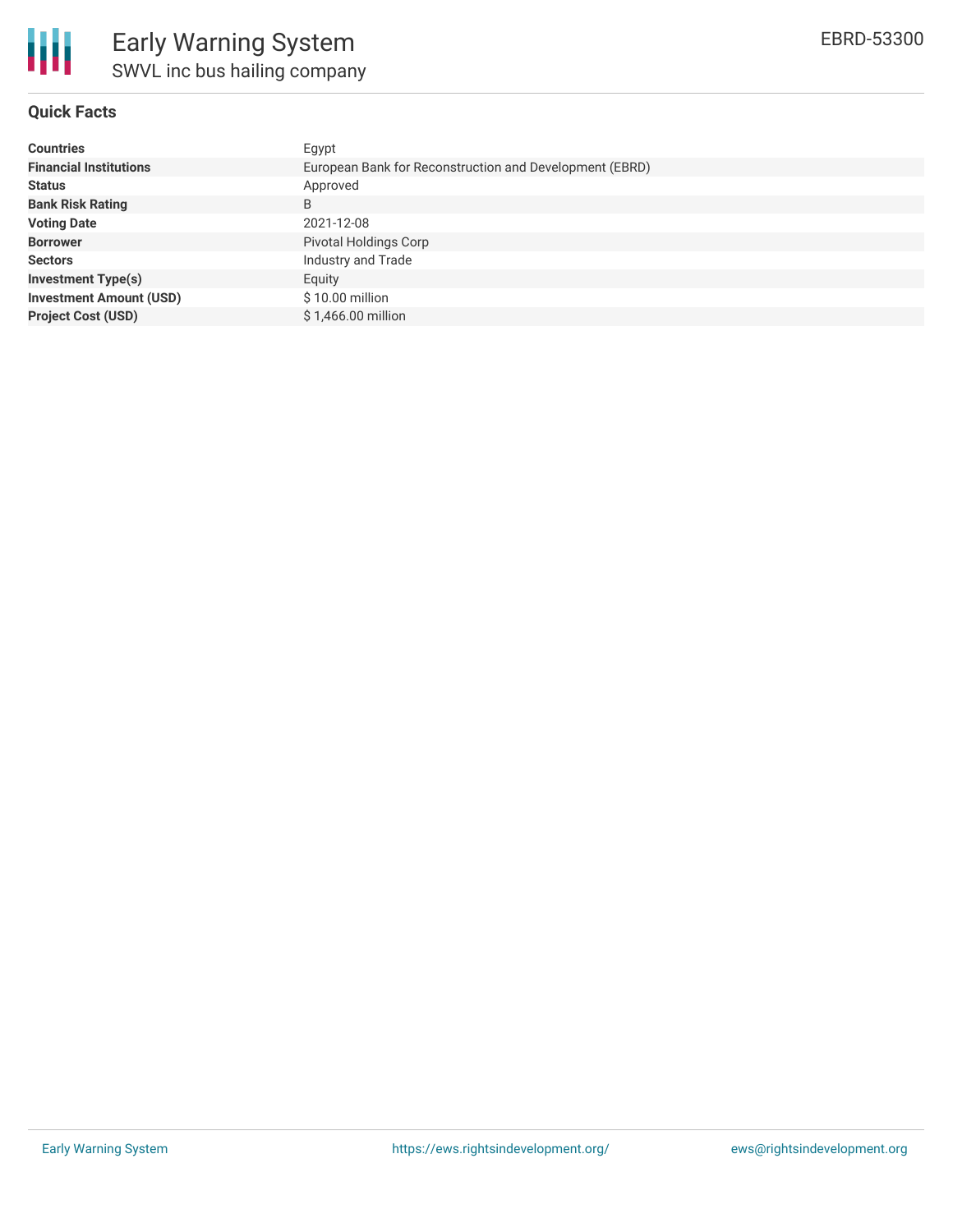

### **Project Description**

According to bank provided information, the investment involves agreement to purchase shares, representing an equity investment of up to USD 10mn (EUR 8.8 million) of Pivotal Holdings Corp ("Holdings"), a wholly-owned subsidiary of Swvl Inc. ("Swvl"), as part of a capital increase of up to USD 466.5mn through its listing on the NASDAQ stock exchange. The closing of the purchase and sale of these shares will take place substantially concurrently with the closing of the business combination between Queen's Gambit Growth Capital and Swvl and is contingent upon customary closing conditions, the concurrent consummation of the business combination, and the entry into an investment framework agreement between the Bank and Holdings, pursuant to which Holdings will agree to comply with certain of the Bank's institutional requirements, including social and environmental policies and practices, certain corporate governance and compliance matters and use of proceeds. The Bank's investment is expected to support Swvl's rollout and expansion of its services in Egypt, Swvl's most important market in terms of size and revenue. Additionally, the Bank expects to work in partnership with Swvl to advance certain measures relating to its environmental, social and compliance policies.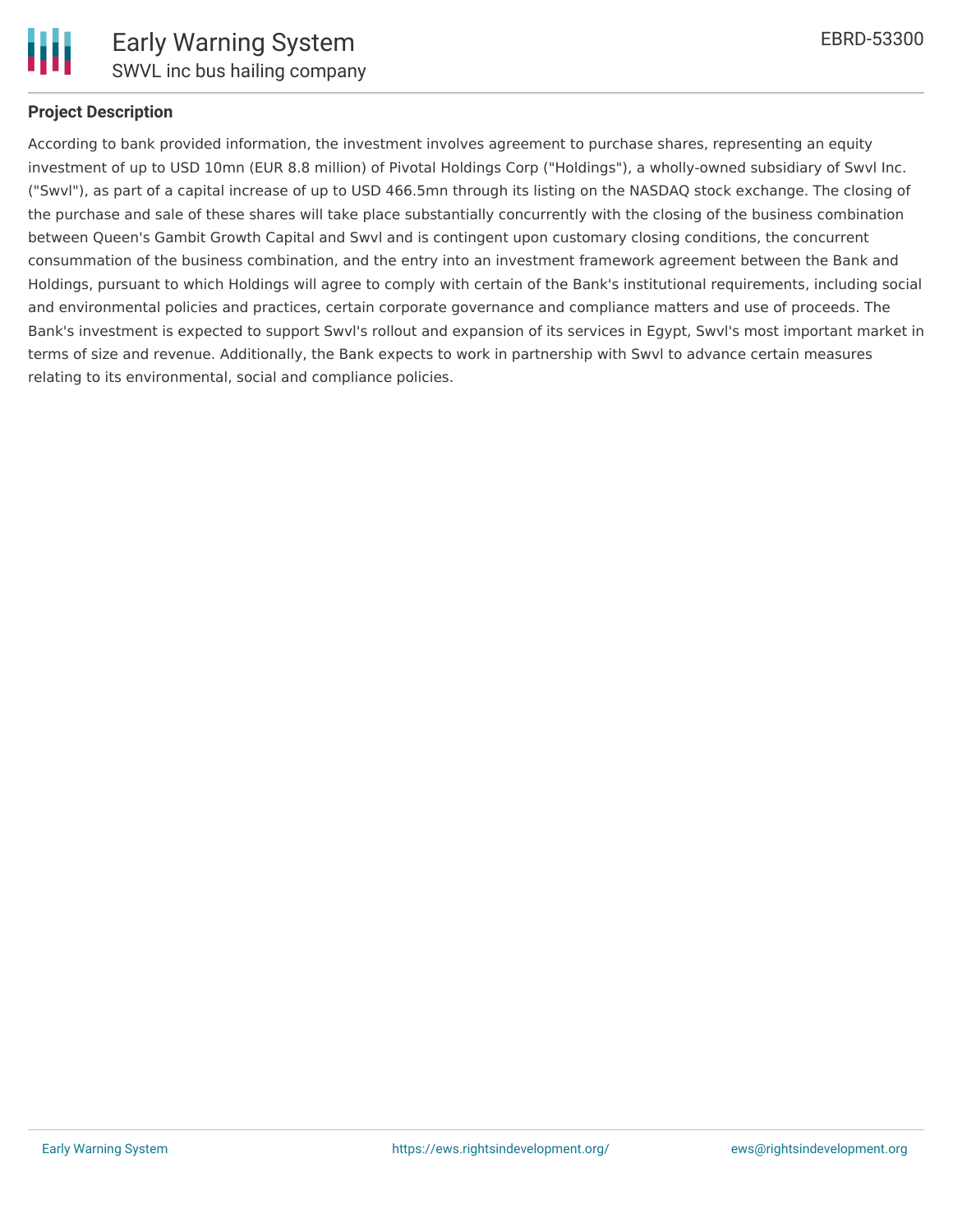

#### **Investment Description**

European Bank for Reconstruction and Development (EBRD)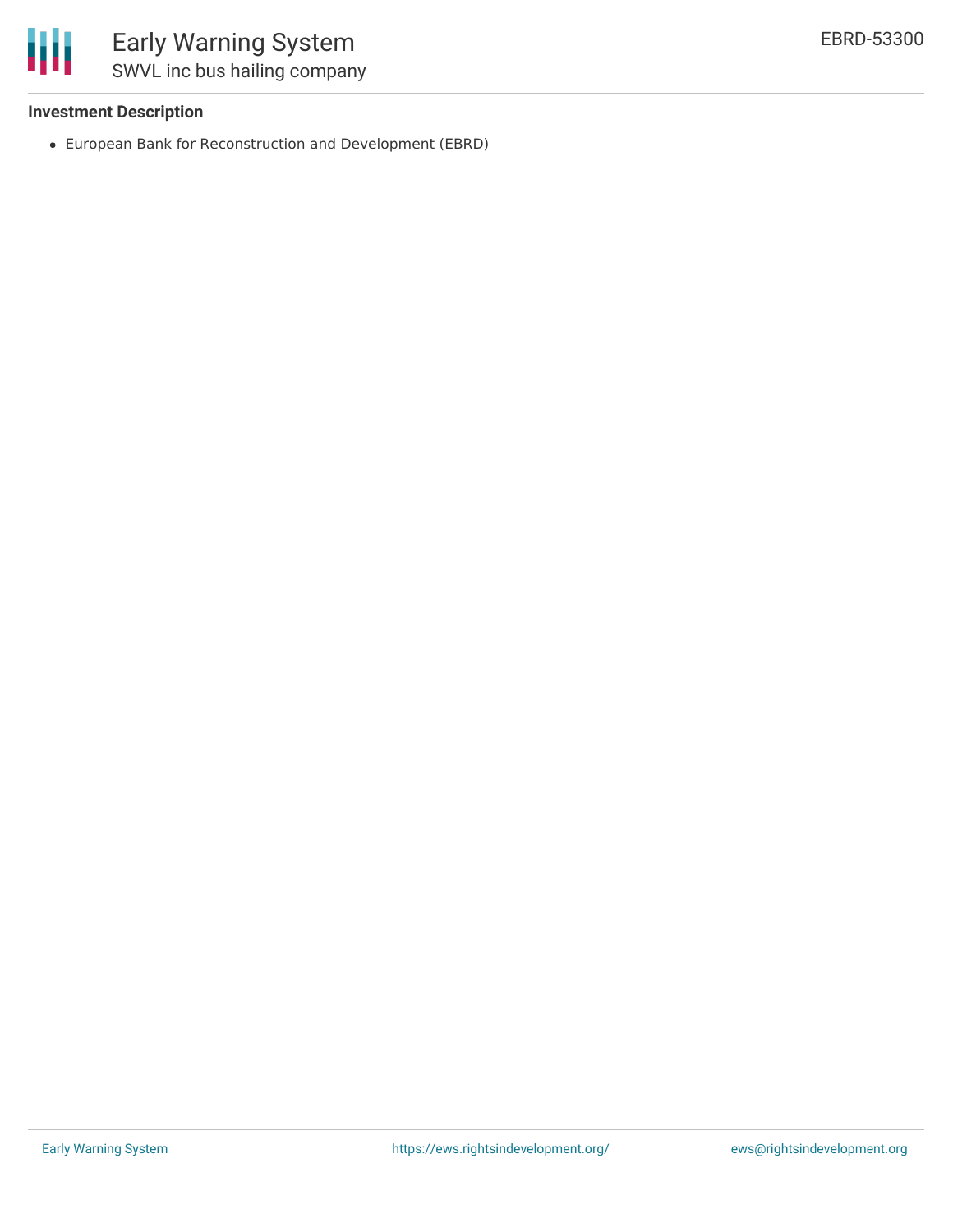

| <b>Private Actor 1</b> | <b>Private Actor</b><br>Role | <b>Private Actor</b><br>1 Sector | <b>Relation</b> | <b>Private Actor 2</b> | <b>Private Actor</b><br>2 Role | <b>Private Actor</b><br>2 Sector |
|------------------------|------------------------------|----------------------------------|-----------------|------------------------|--------------------------------|----------------------------------|
|                        | $\overline{\phantom{a}}$     | $\sim$                           | $\sim$          | Pivotal Holdings Corp  | Client                         | -                                |
|                        | $\overline{\phantom{a}}$     |                                  |                 | Swyl Inc               | Parent Company                 | -                                |